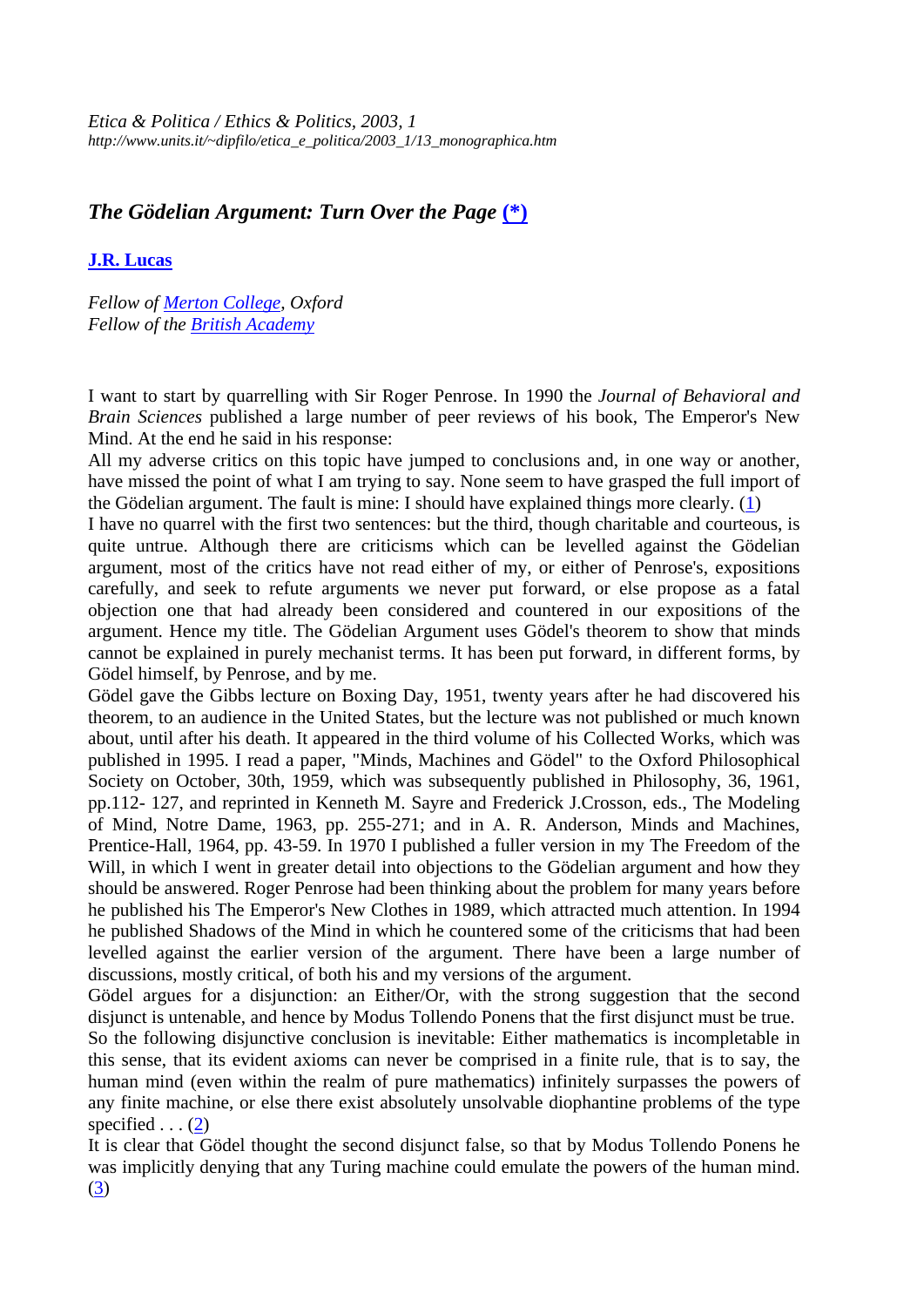Roger Penrose uses not Gödel's theorem itself but one of its corollaries, Turing's theorem, which he applies to the whole world-wide activity of all mathematicians put together, and claims that their creative activity cannot be completely accounted for by any algorithm, any set of rigid rules that a Turing machine could be programmed to follow.

I used Gödel's theorem itself, and considered only individuals, reasonably numerate (able to follow and understand Gödel's theorem) but not professional mathematicians. I did not give a direct argument, but rather a schema, a schema of disproof, whereby any claim that a particular individual could be adequately represented by a Turing machine could be refuted. My version was, designedly, much less formal than the others, partly because I was addressing a not-verynumerate audience, but chiefly because I was not giving a direct disproof, but rather a schema which needed to be adapted to refute the particular case being propounded by the other side. I was trying to convey the spirit of disproof, not to dot every i and cross every t, which might have worked against one claim but would have failed against others. I also chose, in arguing against the thesis that the mind can be represented by a Turing machine, to use Gödel's theorem, not Turing's. This was in part because, once again, Gödel's theorem is easier to get the flavour of than Turing's theorem, but also because it involves the concept of truth, itself a peculiarly mental concept.

Other differences need to be noted. Gödel was a convinced dualist. He thought it obvious that minds were essentially different from, and irreducible to, matter; one reason, perhaps, why he did not make more of his argument was that he did not feel the need to refute materialism: why waste effort flogging a dead horse? Penrose is a materialist, but thinks that physics needs to be radically revised in order to accommodate mental phenomena. Quite apart from this, he reckons physics must be developed to account for the phenomenon of the collapse of the psi function in quantum mechanics. He hopes to produce a unified theory which will be both a non-algorithmic theory of quantum collapse and accommodate the phenomenon of mind. I acknowledge the importance of both these problems, but think they are separate. Instead of trying to expand physics in order to have a physical theory of mind, I distinguish sharply two different types of explanation, the regularity explanations we use to explain natural phenomena and the rational explanations we use to justify and explain the actions of rational agents. In that sense I am a dualist. I have difficulty with the full-blooded Cartesian dualism of different sorts of substance, which was, I think, Gödel's position, and am, as regards substance only a oneand-a-halfist at most. But, as regards explanation, I am at least a dualist, indeed, a many- timesmore-than-dualist.

Many objections have been raised against the Gödelian argument. Many AI enthusiasts protest that they do not work with Turing machines, and have much more complicated and subtle connexionist systems. I do not dispute that, and specifically allowed in my original article that we might one day be able to create something of silicon with a mind of its own, just as we are able now to procreate carbon based bodies with minds of their own. (4) To those who say I am therefore flogging a dead horse, I reply by citing Breuel, who explains

the reason AI researchers, for practical purposes, adhere to the idea that brains are no more than computational devices is not philosophical stubbornness but the fact that no physical process is known to exist that can be used to build a device computationally more powerful than a Turing machine, and no concrete theories of psychological and cognitive phenomena have so far required any recourse to physical mechanisms that were more powerful than a Turing machine. (5)

We are dealing not only with practical attempts to build machines that can insert a collar stud or tie a bow tie, but with attempts to understand the workings of the human mind; and then to show that one very widely accepted schema of explanation is unavailable is well worth doing.

A much more serious objection is based on the assumption of consistency that I make. Hilary Putnam, when I first put the argument to him in a bar in Princeton, objected that in order to be in a position to know that the Gödelian formula was true, one needed to know that the system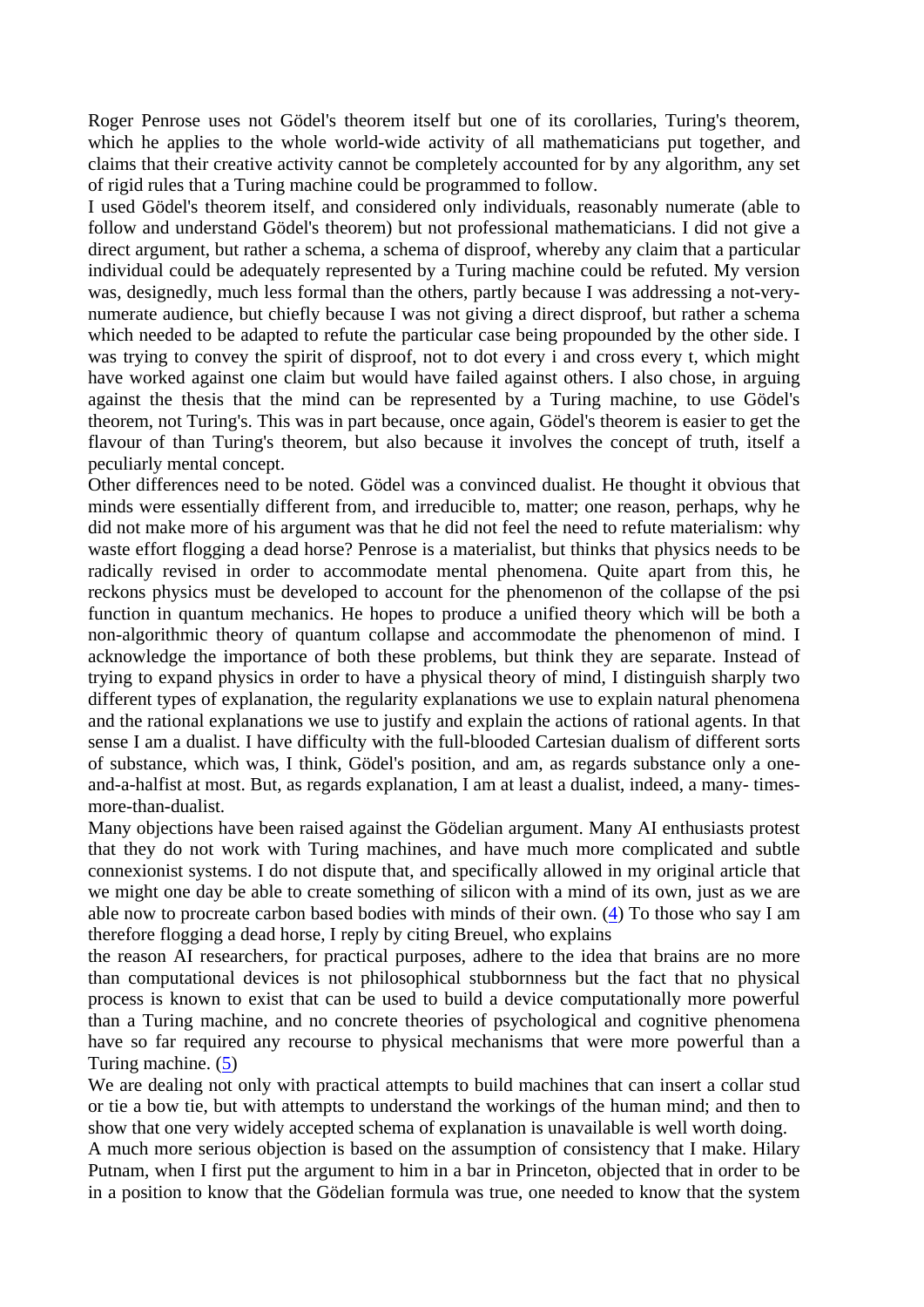was consistent; he maintained that Gödel's second theorem showed that this was impossible. (6) Many other critics have maintained the same:

Thus the premise that the Gödel sentence is true (and unprovable) cannot be known unless it is known that arithmetic is consistent, and no Turing machine can know the latter. So who says that humans can know it either: (7)

Well, Gentzen for a start. He gave a convincing proof of the consistency of Peano Arithmetic (the simple arithmetic of the natural numbers), using transfinite induction. What Gödel's Second theorem showed was that a system could not be proved to be consistent within itself: we cannot prove Peano Arithmetic consistent from the axioms and by means of just the rules of Peano Arithmetic, but we can give a consistency proof---a very convincing one---applying principles from outside Peano Arithmetic. Such proofs, of course, depend on the wider set of principles being consistent, and that assumption can be called into question, the more particularly since Russell's pointing out that Frege's set theory was inconsistent. (8)

These are proper objections, but not insuperable ones. Although by Gödel's second theorem we cannot prove the consistency of a formal system within that formal system, we can argue for the consistency of a formal system by means of wider considerations. And so when Putnam raised his objection, I countered that although a Turing machine could not, without inconsistency, prove its own consistency, we could affirm that any plausible representation of a mind must be consistent, since minds were selective and were unwilling to assert anything whatsoever, which an inconsistent machine will do. I discussed the matter both then and in my article and book, (9) but Putnam in his review of Shadows of the Mind in the New York Times Book Review (\*\*\*, p.7) ignores the argument, and says simply:

Mr Lucas's mistake was to confuse two very different statements that could be called "the statement that S is consistent." In particular Mr Lucas confused the colloquial statement that the methods of mathematicians use cannot lead to inconsistent results with the very complex mathematical statement that would arise if we were to apply Gödel's theorem to a hypothetical formalization of these methods.

But I did not confuse them. I argued in some detail, considering and countering various objections that might be put forward, that the two were connected (why else would the word "consistent" be applied in each case?), and that if a Turing machine was inconsistent it could not be a plausible representation of the mind.

Since many critics are unaware of the argument, (10) and are unlikely to look back at papers published some time ago, it is worth articulating the argument afresh. Here in Oxford in the fifth week of Trinity Term it is useful to borrow the terminology of First and Second Public Examinations. The Mechanist claims to have a model of the mind. We ask him whether it is consistent: if he cannot vouch for its consistency, it fails at the first examination; it just does not qualify as a plausible representation, since it does not distinguish those propositions it should affirm from those that it should deny, but is prepared to affirm both undiscriminatingly. We take the Mechanist seriously only if he will warrant that his purported model of the mind is consistent. In that case it passes the First Public Examination, but comes down at the Second, because knowing that it is consistent, we know that its Gödelian formula is true, which it cannot itself produce as true. More succinctly, we can, if a Mechanist presents us with a system that he claims is a model of the mind, ask him simply whether or not it can prove its Gödelian formula (according to some system of Gödel numbering). If he says it can, we know that it is inconsistent, and would be equally able to prove that 2 and 2 make 5, or that  $0=1$ , and we waste little time on examining it. If, however, he acknowledges that the system cannot prove its Gödelian formula, then we know it is consistent, since it cannot prove every well-formed formula, and knowing that it is consistent, know also that its Gödelian formula is true.

In this formulation we have, essentially, a dialogue between the Mechanist and the Mentalist, as we may call him, with the Mechanist claiming to be able to produce a mechanist model of the Mentalist's mind, and the Mentalist being able to refute each particular instance offered.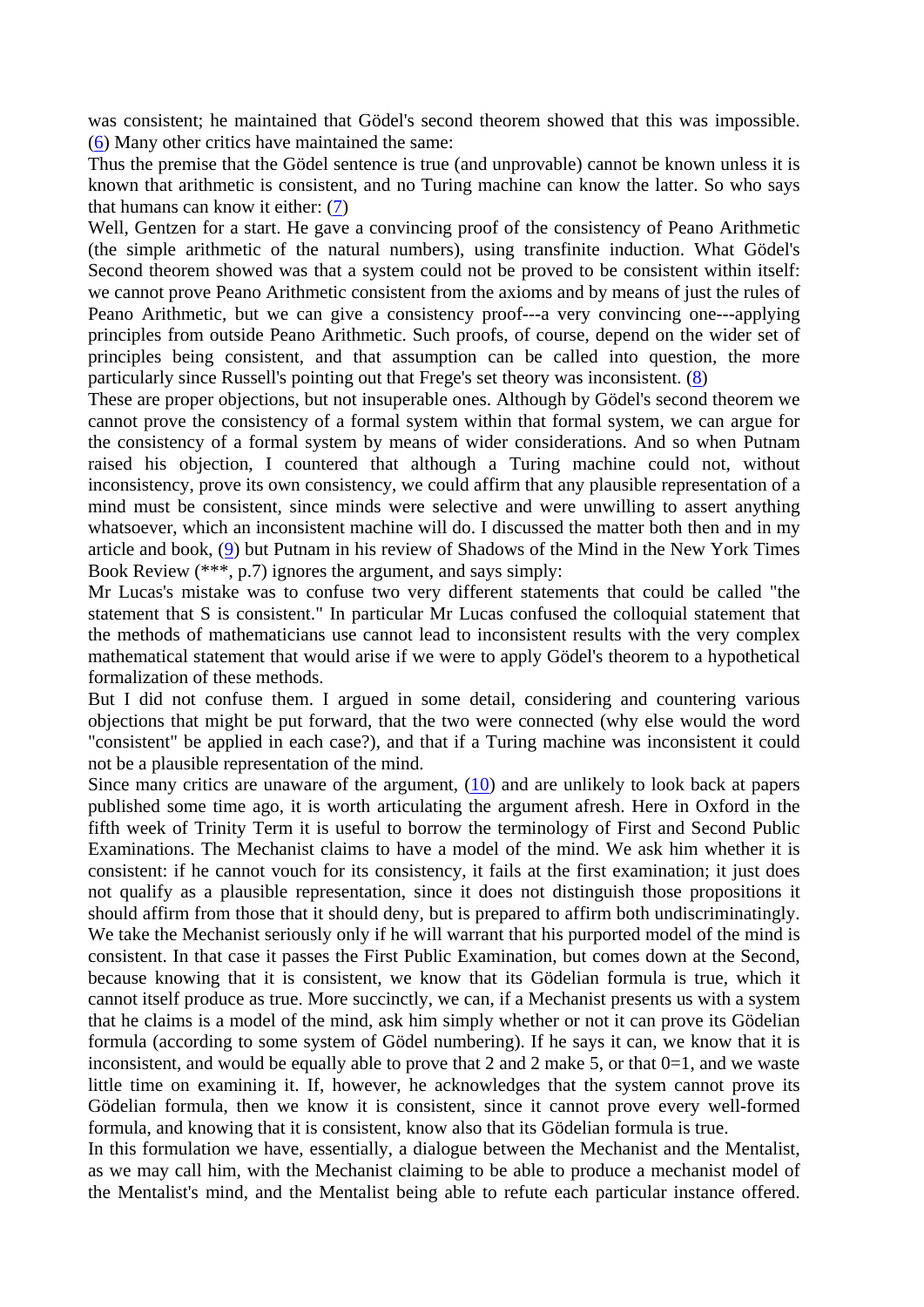Many critics have failed to note the dialectical character of the argument, and have rushed in to show that the Mentalist is not in all respects superior to all minds, but has his own limitations, and can often be beaten by a mind. But if only they had turned over the page, they would have seen that I acknowledged as much, and was not making a general claim of superiority, but only a particular one of some difference in each particular case. Other critics try to avoid the dangerous dialogue by having the mechanist not show his hand. (11) He does not tell us which precise model of Turing machine represents a particular mind, nor whether or not the purported mechanist model is consistent; and raises the question whether I, or any human mind, could really fathom the immense complexity of a representation of a human brain. But then why should I? It is for the Mechanist to make good his case. I cannot be just an abstract idea of a turing machine, a generalised Turing machine, I know not what. I must be a particular definite machine. Although Benacerraf may plead ignorance, it must in principle be knowable which machine it is that purports to represent me, and whether it is consistent. And then the argument proceeds.

But still, it may be objected, the Turing machine will be fiendishly complicated. Presented with an enormous printout of gobbledygok, how could I make out what it meant, or what its Gödelian formula was? But it does not have to me just me. As Michael Dummett pointed out when I read the original paper to the Oxford Philosophical Society, I could be helped, indeed helped by all the mathematicians in the world, who might be keen to see a mind, even mine, defeat mechanism. (In this point there is a similarity with Penrose's argument, which is concerned with the output of the entire community of working mathematicians.) Also, now, of course, I could be helped by computers. Not everything has to be in machine code: we can have programs to translate into higher-level, more transparent languages. It would, admittedly, still be difficult to identify all the transformation rules, all the inferences that the machine could make, all its initial assumptions, but not impossibly so, if the mind really were a machine, and really did proceed according to some algorithmic rules. And once we had done this, and chosen some suitable scheme of Gödel numbering, we could set about calculating what the Gödelian formula for that system under that scheme of Gödel numbering must be.

But, it is sometimes further objected, in order to be confident that I can always calculate the Gödelian formula, I must have an algorithm to do it by, in which case a machine could be programmed to do it too. (12) But this is not so. It is easiest seen if we pursue a criticism of I.J. Good, who pressed home an objection I had countered, that the Mechanist might incorporate a Gödelizing operator, which indeed he could, but at the cost of making the machine a different machine and hence with a different Gödel formula. But the move could be iterated, and though at each stage the machine would be different, we should be engaged in a game of catch-ascatch-can in the transfinite ordinals. (13) And there is no algorithm for naming the transfinite ordinals. (14) Every now and again we run out of existing names, and have to devise something new. I claim that this is something we can be confident of doing. My critics claim that I am being over-confident, and that only if there were an algorithm would I be justified in maintaining that I always could go on, and there is no such algorithm. But, say I, we do not have to have an algorithm; when we run out of standard names of transfinite ordinals, we invent new ones, not according to some rule but by the exercise of ingenuity. And, more generally, once we have got the hang of the Gödelian argument, we can adapt it as necessary to the needs of the particular case, and can go on producing appropriate Gödelian formulae, improvising as necessary when the going is not entirely straightforward.

At this stage the importance of originality and creativity begins to emerge. What I have offered is not one knock-down argument but a schema of refutation, which can be seen to work in some cases, but needs adaptation to the particular case. When we consider not a particular case, but all possible cases, I cannot offer a single, all-sweeping argument, but only an approach, relying on the mind's ability to improvise as needed in new circumstance. It is a difficult schema of argumentation, and critics often try to reconstrue it as if it were a single all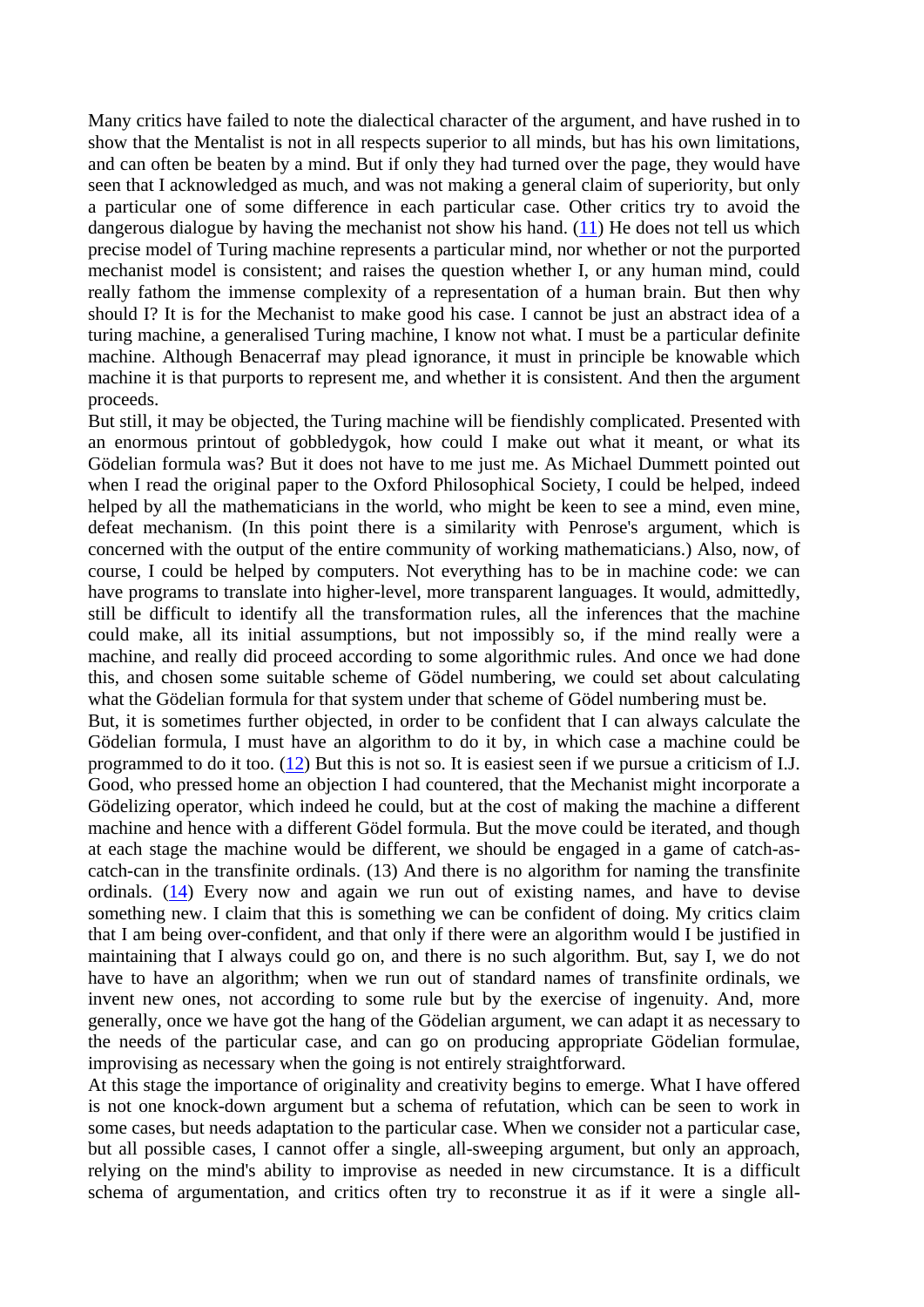encompassing argument, and then find their reconstruction faulty. In spite of my specific disclaimer,  $(15)$  they suppose that I am trying to prove that the mind is better than all computers taken together. And then it is easy to point out that anything I do can be simulated by a computer suitably programmed. (16) All I can do is to repeat my original argument, that I do not claim to be better than all computers, but can show for each particular one that I am different from it. It is the Mechanist's claim that is being evaluated, and can be outwitted in each particular case and shown by the mind it claims to represent, to be an inadequate representation of that very mind. (17)

The argument bifurcates. The Mechanists refuse to acknowledge any originality of the mind. And I cannot make them. If the only thing that will budge the Mechanists is a rule-governed inference which cannot be resisted on pain of inconsistency, then they cannot be made to see the general applicability of Gödelian arguments. All that can be done is to refute each and every particular claim they put forward. But their obduracy is unappealing. Once we get the hang of the Gödelian argument, we see that it will be applicable in all cases, though its mode of application will have to be altered to fit each case individually. There is a way of arguing that commends itself to those possessed of minds, who get the hang of the Gödelian argument, and twig that they can apply it, suitably adapted, in each and every case that crops up. Mechanists may refuse to see the general case, and, acknowledging only knock-down arguments, will have to be knocked down each time they put forward a detailed case: minds can generalise, and will realise that defeat for the Mechanists is always inevitable.

The originality required of the mind is not very great, and it may still be objected that the Gödelian argument has not done much to vindicate real creativity in the face of sceptical doubt. So far as the argument thus far adduced, it is a fair complaint. All that has been achieved so far is to ``defeat the defeaters''; a line of argument, supposedly supported by the success of science, which would lead to a reductionist view of the mind, and the elimination of all originality, has been defeated. We no longer have to think of the mind as an essentially dull automaton, but may still observe that many minds are nonetheless somewhat dull, not to say boring. The Gödelian argument may refute mechanism, but leaves the woodenness of ordinary, uninspired human life untouched. (18) But, although Gödel cannot make us scintillate, he does show that scintillation is conceptually possible. He shows us that to be reasonable is not necessarily to be rule-governed, and that actions not governed by rules are not necessarily random. Many thinkers have thought otherwise, because they supposed that rational actions and decisions were so because they were in conformity with some explicit or implicit rule. Even great creative artists have a style peculiarly their own, and it is natural to think that their style is characterized by some finite description, with some parameters left undetermined, and that random choices of these parameters is what produces different masterpiece of the artist's oeuvre. But this need not be so: the disjunction between the random variation and the finished specification is not exhaustive. For in the case of First-order Peano Arithmetic there are Gödelian formulae (many, in fact infinitely many, one for each system of coding) which are not assigned truth-values by the rules of the system, and which could therefore be assigned either TRUE or FALSE, each such assignment yielding a logically possible, consistent system. These systems are random vaunts, all satisfying the core description of Peano Arithmetic. But among them there is one, the one that assigns TRUE to all the Gödelian formulae which is reasonable, characterizing standard arithmetic, although not more in accordance with the specification of Peano Arithmetic than any of the others. So there is some sort of reasonableness, pocking out this one instantiation of the specification in preference to all the others which is reasonable and right, though not any more in accordance with the antecedently formulated rules than any other instantiation.

The critic may still complain that doing arithmetic in non-non-standard models is still a pretty boring activity; but that is not the point. Gödel's theorem shows that there is conceptual room for creativity, by allowing that to be reasonable is not necessarily to be in accordance with a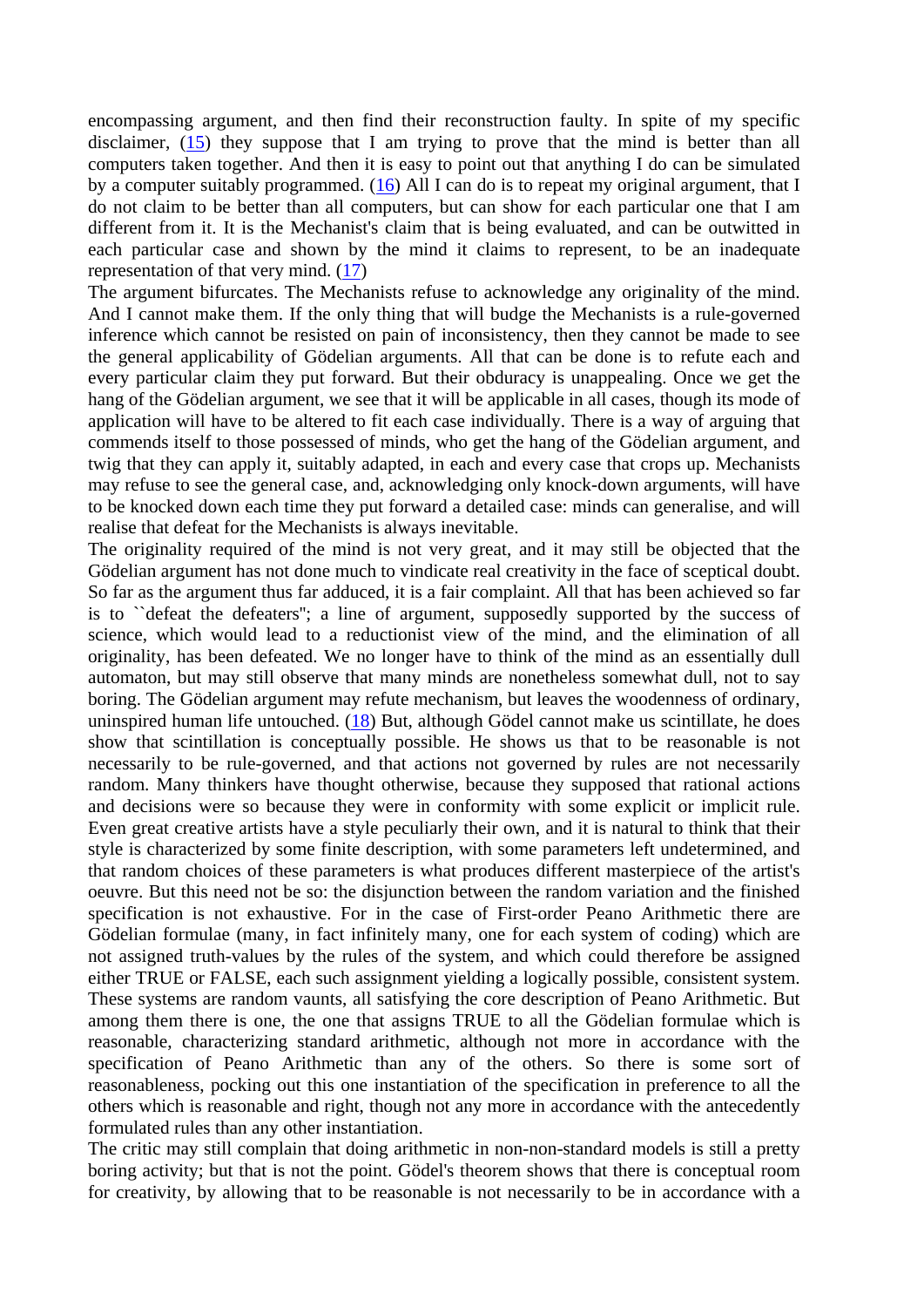rule. We can see how it works out with the style of great creative artists. Titian, or Bach, or Shakespeare, develop a style which is peculiarly their own, and which we can learn to recognise. But it is not static. Up to a point they can produce works that are variations on a theme, but beyond that point we begin to criticize, and say that they are painting, composing, or writing, according to a formula; it is the mark of second-rate artists to be content to go on doing just that, but the genius is not content to rest on his laurels, but seeks to go further, and innovate, breaking out of the mould that his previous style was coming to constitute for him. Instead of there just being a formula to which all his work conformed, he produces work which differs in some significant respect from what he had been doing, and this difference is not just a random one, but one which ex post facto we recognise as essentially right, even though it was not required by the previous specification of his style. (19) Thus, though the Gödelian formula is not a very interesting formula to enunciate, the Gödelian argument argues strongly for creativity, first in ruling out any reductionist account of the mind that would show us to be, au fond, necessarily unoriginal automata, and secondly by proving that the conceptual space exists in which it intelligible to speak of someone's being creative, without having to hold that he must be either acting at random or else in accordance with an antecedently specifiable rule.

## **Notes**

**(\*)** A talk given on 25/5/96 at a BSPS conference in Oxford. For the copyright of the papers of J.R. Lucas see http://users.ox.ac.uk/~jrlucas/ back

(1) Journal of Behavioral and Brain Sciences, 13:4, 1990, p.693. back

(2) Kurt Gödel*: Collected Works*, *III*, ed. Feferman, Oxford, 1995, p. 310. back

(3) It is necessary to stress this point, as many critics try to distance Gödel's thought from that of Lucas and Penrose. Although there are significant differences between the three approaches, their conclusions are substantially similar. See H.Wang, *From Mathematics to Philosophy*, London, 1974, pp.324-326; and *Reflections on Kurt Gödel*, MIT Press, Cambridge, Mass., USA, 1987, p.48, pp.117-118. back

(4) Minds, Machines, and Gödel, Philosophy, 36, 1961, p.126; *The Modeling of Mind*, Kenneth M.Sayre and Frederick J.Crosson, eds., Notre Dame Press, 1963, pp.269-270; *Minds and Machines*, ed Alan Ross Anderson, Prentice-Hall, 1954, pp.58-59. back

(5) Thomas M.Breuer, Journal of Behavioral and Brain Sciences, 13:4, 1990, p.657; he continues:

Penrose's argument may be cautious first steps towards changing both of these facts, but I feel they are still much too tentative and informal to require serious reconsideration of the marriage of AI and the Turing model of computation. back

(6) See Hilary Putnam "Minds and Machines", in Sidney Hook, ed., *Dimensions of* Mind. A Symposium, New York, 1960; reprinted in A. R. Anderson, *Minds and Machines*, Prentice-Hall, 1964, pp. 72-97. back

(7) Chris Mortensen, Journal of Behavioral and Brain Sciences, 13:4, 1990, p.678. back

(8) George Boolos, Journal of Behavioral and Brain Sciences, 13:4, 1990, p.655:

I suggest that we do not know that we are not in the same situation vis-a-vis ZF that Frege was in with respect to naive set theory (or, more accurately, the system of his Basic Lavs of Arithmetic) before receiving, in June 1902, the famous letter from Russell, showing the derivability in his system of Russell's paradox.

Martin Davis, Journal of Behavioral and Brain Sciences, 13:4, 1990, p.660:

. . . convincing oneself that the given axioms are indeed consistent, since otherwise we will have no reason to believe that the Gödel sentence is true. But here things are quite murky: Great Iogicians (Frege, Curry, Church, Quine, Rosser) have managed to propose quite serious systems of logic which later have turned out to be inconsistent. back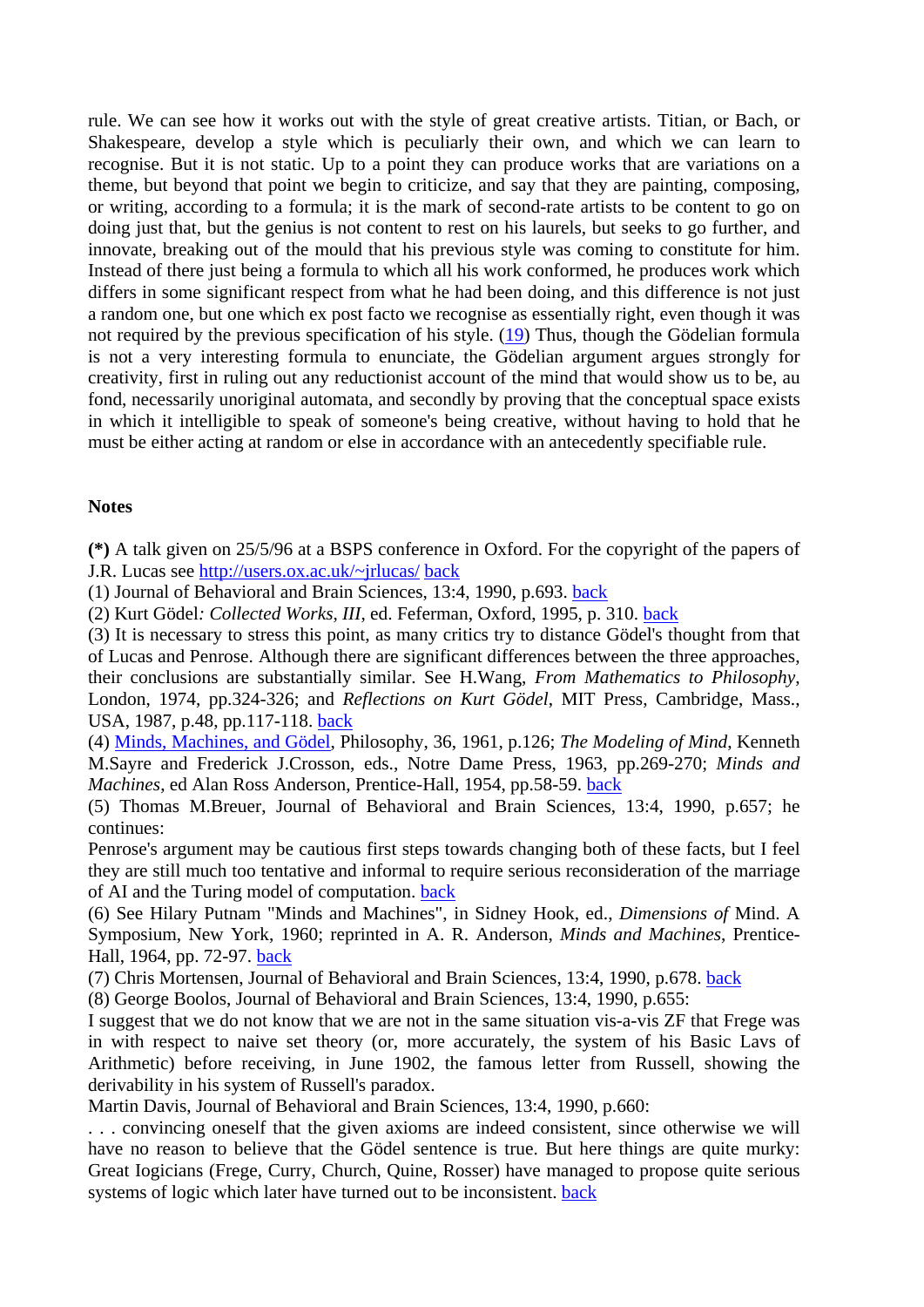## (9) pp.120-124/263-268/52-56. back

(10) In addition to those noted in fn.8 above, it is worth citing:

*1*. S.Guccione, Journal of Behavioral and Brain Sciences, 16:3, 1993, p.612: *The most conclusive and immediate objection against this argument is Putnam's (1960) observation that (following Gödel's theorem) the human mind can only demonstrate the implication: "If S is consistent, then Gs is true.";* 

*2*. Alexis Manaster-Ramer, Walter J. Savitch and Wlodek Zadrozny: *But all this - and more depends on granting Penrose's argument, and this we should not do. The error is a small but lethal flaw in his presentation, and application, of Gödel's theorem. For Gödel does not say that a certain proposition P is true but unprovable in a formal system F, but merely that P is true but unprovable if F is consistent. Penrose notes that if F is inconsistent then P is provable but false, but then makes the inexplicable mistake of assuming that, "Our formal system should not be so badly constructed that it actually allows false propositions to be proved!" (pp. 107- 108). Without this, only the conditional can be proved (and this can be done algorithmically!).* 

*3*. G.Boolos, in Kurt Gödel: Collected Works, III, ed. Feferman, Oxford, 1995, pp.296, 295: *The classic reply to these views <of Ernest Nagel and James R. Newman (1958), J.R. Lucas (1961), and Roger Penrose (1989)> was given by Hilary Putnam (1960): Merely to find from a given machine M a statement S for which it can be proved that M, if consistent, cannot prove S is not to prove S---even if M is consistent. It is fair to say that the arguments of these writers have as yet obtained little credence.* 

*4*. David J.Chalmers, Review of Shadows of the Mind, in PSYCHE: an interdisciplinary journal of research on consciousness, 2(9), June, 1995. Filename: psyche-95-2- 09-shadows-7 chalmers, (an elaboration of his review in Scientific American, June 1995, pp. 117-18. back

(11) Paul Benacerraf, God, the Devil and Gödel, The Monist, 1967, pp. 9-32. back

(12) Judson C. Webb, Mechanism, *Mentalism and Metamathematics; An Essay on Finitism*, Dordrecht, 1980, p.230. back

(13) I.J. Good, Human and Machine Logic, British Journal for the Philosophy of Science, 18, 1967, pp. 144-147; and "Gödel's Theorem is a Red Herring", British Journal for the Philosophy of Science, 19, 1968, pp. 357-8. back

(14) This point is conceded by Douglas R.Hofstadter, *Gödel, Escher, Bach*, New York, 1979, p.475, and R.W.Kentridge, Journal of Behavioral and Brain Sciences, 13:4, 1990, p.671, who seem to think it is a criticism, not a support, of my argument. back

(15) pp.117-118/262-262/49-50. back

(16) See R.W.Kentridge, Journal of Behavioral and Brain Sciences, 13:4, 1990, p.671: What it <this demonstration actually shows is that we can do better than one particular algorithm H. It is easy to see how to construct a new algorithm H', a modification of H in which  $H'(k;k)=O$ , which does just as well as we do. Therefore, the example does not show that we think nonalgorithmically; all it shows is that we can prove something that one particular algorithm cannot. Adina Roskies, Journal of Behavioral and Brain Sciences, 13:4, 1990, p.682: Briefly, Penrose conflates the ability to solve an instance of a noncomputable problem with the ability to solve all instances of that problem. Only the latter would entail solving it nonalgorithmically. (my emphasis) back

(17) Thus J.Higginbotham, Journal of Behavioral and Brain Sciences, 13:4, 1990, p.668: Lucas's original argument to this effect is notoriously suggestive but vague, and critical literature on it has often taken the form of making the argument more precise, and then showing that in the precise form envisaged it fails to prove the case. (Penrose notes some of this literature, but does not discuss it directly in the text.) back

(18) See Crispin Wright, *Realism, Meaning and Truth*, 2nd ed., Blackwell, Oxford, 1993, p.351. back